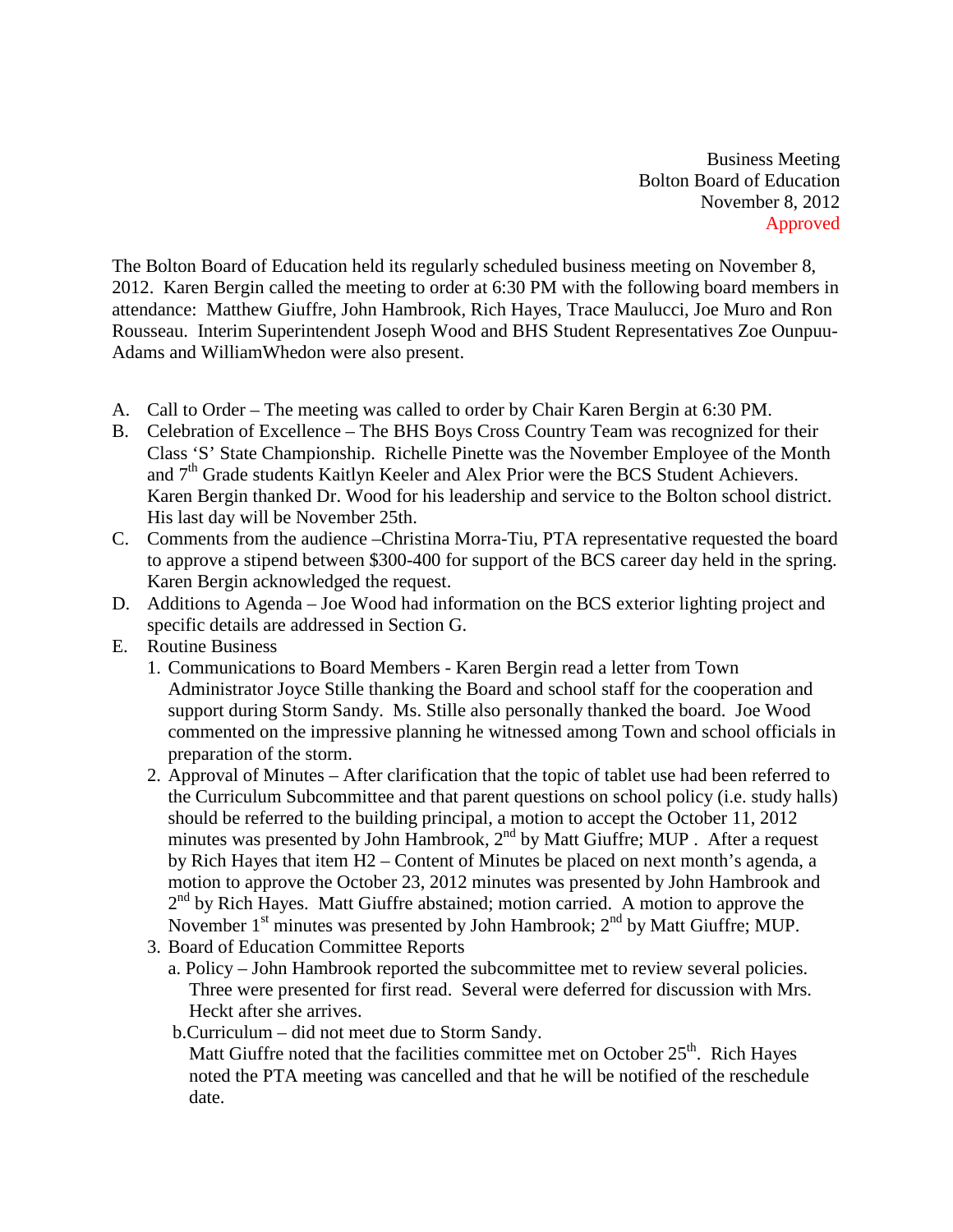- 4. BHS Student Representatives Report Bill Whedon reported on the colleges that seniors have been accepted to so far and provided a recap of the fall sports seasons. As his Senior Demo project, Jason Maulucci coordinated a "Romney/Obama Debate" with elections taken prior to and after the actual debate session. President Obama was the victor in both elections. Zoe Ounpuu-Adams reported on National Chemistry and Science week activities, BHS hosted a Character Counts program, Ms. Scott and Mrs. Cordero coordinated students working at the emergency shelter during Storm Sandy, and BHS hosted visitors from China with students joining them for lunch and a discussion group after school. Zoe also presented Dr. Wood with a gift of appreciation from the Student Council.
- 5. Administrators Reports John Hambrook noted that the student responses in the BHS report were quite powerful and that the conference they attended appeared to be quite impressive. Joe Wood reminded all that the Veterans Day Tribute is tomorrow at 9:30 in the BCS Gym.
- 6. Superintendent of Schools Report
	- a. Safe School Climate Survey The State is requiring all schools to send their survey to parents of selected grade levels (one grade must be selected by the district from the PK-3, 4-8 and 9-12 categories). The survey will be sent out the week of November  $12<sup>th</sup>$  with responses being asked for by November  $21<sup>st</sup>$ . Claudia Danna will collect, record, tabulate and report the information to the State by the due date, sometime in early 2013. Students in the selected grade levels and all staff will also complete the survey.
- F. Unfinished and On-Going Business
- G. New Business
	- 1.  $1<sup>st</sup>$  Read Policies John Hambrook presented three policy revisions for review (4131 Staff Development; 5145.14 – On-Campus Recruitment; and 6142.101 – Student Nutrition and Physical Activity) and provided a brief overview of those changes. They were all required by State statute.
	- 2. Review of Capital Project Funding History– BOE members were provided with an informational handout prepared by Ray Boyd and Kusal Huynh in response to a request of the Superintendent based on discussion at the BOE retreat. Joe Wood asked Ray and Kusal to prepare the list identifying all items and the disposition of them. Ray is currently working on a revised 20 Year plan and will forward that information to the Superintendent to share with the BOE when it's complete. Additionally, more current dollar estimates for repair/replacement of items on the list will be provided. Ray cautioned that the numbers will be true estimates and not actual cost figures. Information was shared by Rich Hayes that based on conversations with town representatives there is consideration being given to requesting a professional study of capital improvements to best serve the "town as a whole". Ray provided information to board questions, primarily related to BCS items, on HVAC, renovation of the old BOE space and potential asbestos concerns, hot water heaters, kitchen freezers and equipment, need for new or repairs to the roof, BCS office renovation, high lift equipment need, pipe staging (time involved and dangers of), technology infrastructure, no cost overruns on the BCS Wireless Project, budget difficulties with the \$5K- to \$10K charter limit increase on capital expenditures, and technology not being considered as a capital project. Joe Muro offered to explore the possibility of having an outside company provide the school with high lift equipment in exchange for displayed advertising being allowed. Ray will prepare the time necessary and associated man hour costs related to the disassembling and reassembly of the pipe staging and forward the information to the Superintendent to be shared with the board. Joe Wood shared that he asked Ray to prepare his budget to include as a maintenance